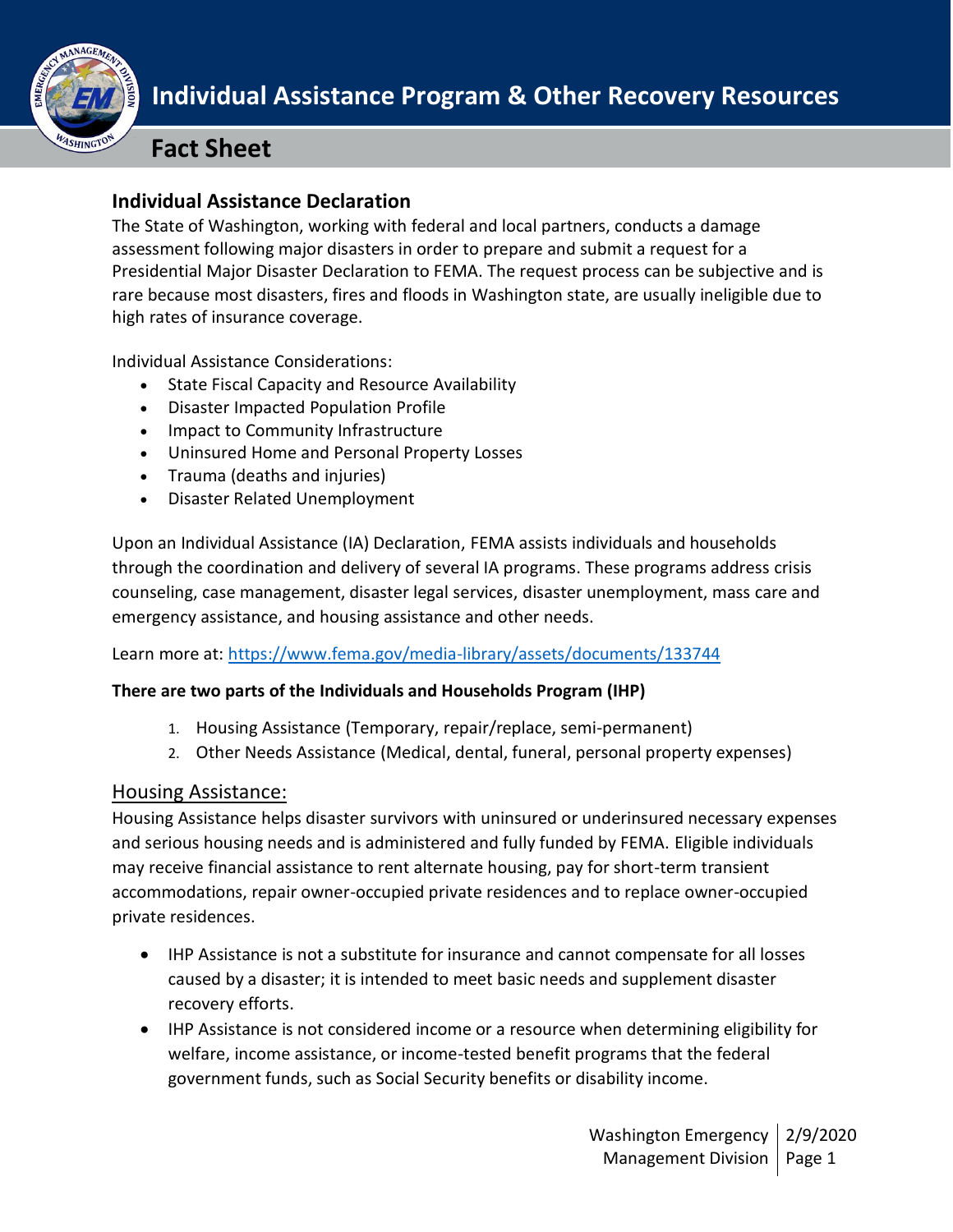The following are the general types of housing assistance:

- 1. **Temporary / Rental Housing – Financial Assistance** (Limited to 18 months or up to the maximum award, whichever comes first)
	- o Money to reimburse temporary lodging / hotel expenses (up to 30 days)
	- o Money to pay 'fair-market' rental expenses if the primary residence is uninhabitable; and insurance does not cover.
- 2. **Repair / Replacement / Construction – Financial Assistance** (Limited to the maximum award)
	- $\circ$  Purpose is to return an unlivable primary residence to a state of repair that will allow it to be safely occupied.
	- $\circ$  Financial assistance for repair expenses beyond what home repair grants will cover may come from the SBA.
- 3. **FEMA Housing Units – Direct Assistance** (Limited to 18 months or up to the maximum award, whichever comes first)
	- o Multi-Family Lease Repair Program
	- o When there's not enough rental properties available, FEMA *may* provide a mobile / modular housing unit

### Other Needs Assistance:

Other Needs Assistance awards are available to qualified individuals and families to meet serious, disaster-related needs and necessary expenses for which assistance from other federal, state or voluntary agency disaster assistance programs is unavailable or inadequate. Typically, these needs fall into the categories of medical, dental, and funeral expenses. Personal property, transportation and other necessary expenses resulting from a major disaster may also be eligible. The ONA program is administered by the state and funded 75 percent by FEMA and 25 percent by the state.

- ONA grants are for uninsured, disaster-related, serious needs.
- The maximum grant limit is currently \$35,500.
- Eligibility for assistance in based upon essential needs as determined by a FEMA inspection and averages somewhere between \$3,000 and \$5,000.
- For most cases, ONA is provided when there is a disaster need not covered by a Small Business Administration loan or an individual is determined ineligible for an SBA loan.

ONA Categories and Examples:

- Non-SBA Dependent: Medical, Dental, Funeral, Child Care
- SBA Dependent: Personal Property, Transportation, Moving and Storage, Tools, Other